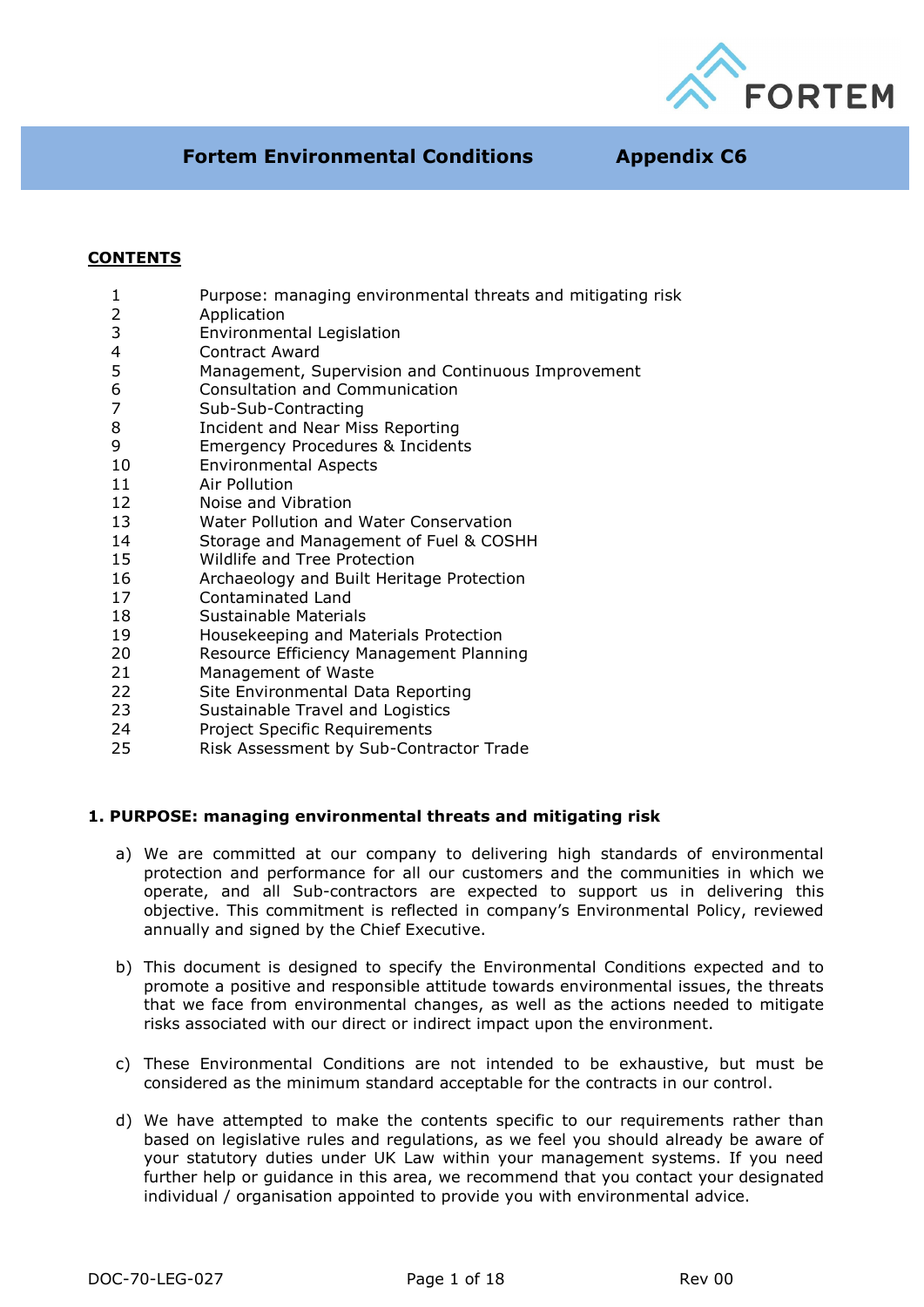

- e) We are committed to supporting Sub-Contractors towards ISO14001 standards (or an equivalent Environmental Management System EMS) under procurement policy as a duty to our Category A Sub-Contractors to become Category A+.
- f) These Environmental Conditions underline our commitment to the Considerate Constructors Scheme (CCS) and an active CCS Partner member. We encourage all Sub-Contractors to consider the benefits of Company Registration.
- g) Sub-Contractors must bring the content of this document and policies to the attention of all personnel employed or under your control on our projects and ensure they are actively complied with. All organisations appointed to work on our behalf are required to work in accordance with these Environmental Conditions.
- h) We are committed to minimising the environmental impact of construction activities. We adopt and continually seek to implement, with your input, improved standards for good practice in resource and material efficiency, reducing waste, avoiding pollution, and increasing the use of recycled and recovered materials.
- i) We seek your help deliver this commitment; we expect all our Supply Chain Partners to support our aims and to meet the minimum requirements set out in these Conditions. We are committed to partnering and continued improvement through collaboration; we welcome suggestion(s) on opportunities for more efficient approaches in programme delivery, innovative options, design improvements and risk/value managed alternatives with environmental and product betterment.

### **2. APPLICATION.**

- a) The use of the "Sub-Contractor Environmental Conditions" is mandatory on all our projects and must be complied with. Failure to do so may result in the termination of the contract.
- b) The contents of this document are in line with statutory duties. Where we have imposed conditions, which may appear more stringent than those implied by statute (often due to client or planning condition need), these will have been brought to the attention of prospective Sub-Contractors as part of the prequalification and tender process. This document must therefore be recognised as a condition of contract.
- c) Guidance has been provided to steer focus on the trade specific applicability of these contents and may be found appended.

#### **3. ENVIRONMENTAL LEGISLATION.**

- a) The Sub-Contractor has a statutory obligation to conduct their undertakings in compliance with United Kingdom legislation and must further ensure that all works are carried out in accordance with relevant Codes of Practice and Guidance issued by the Health and Safety Executive (HSE), the Environment Agency (EA), Natural Resources Wales (NRW), the Scottish Environmental Protection Agency (SEPA) and other regulatory authorities (Local Authority, National Measurement Office, et al).
- b) In addition, we recognise the ISO14001:2015 commitment to Compliance Obligations for the company and Sector to which we expect Sub-Contractors to work.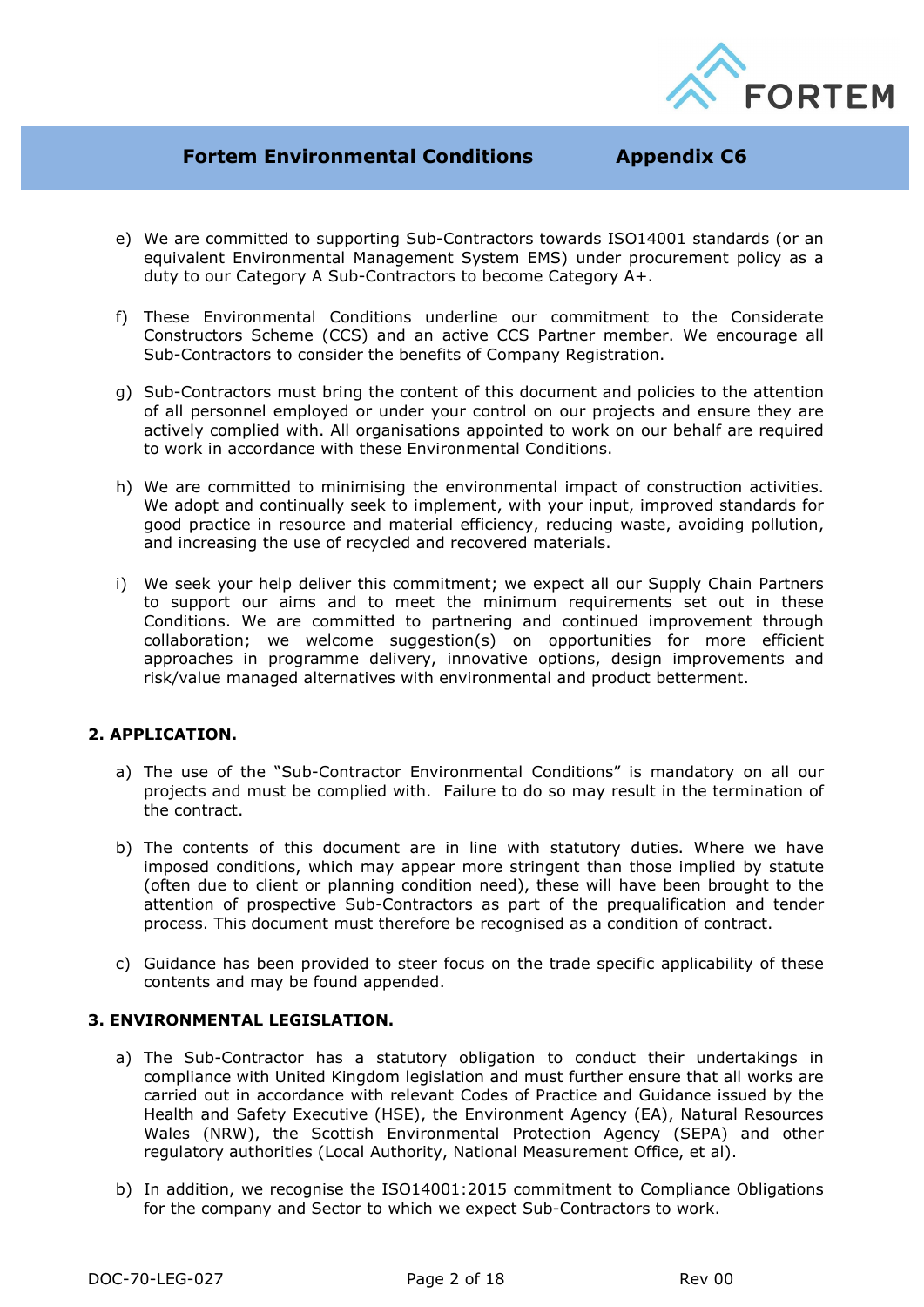

#### **4. CONTRACT AWARD.**

- a) We shall award contracts only to those Sub-Contractors upon which we have successfully completed Stage 1 Competency checks.
- b) Please be clear that environmental issues are considered to be a priority and integral to our Values. You are expected to be prepared and manage the risks and issues detailed in this document with due consideration in context of your risk assessment and method statements (RAMS).
- c) Contractors who are prepared to align their own policies and procedures with our own, and are prepared to ensure their work is conducted properly and professionally on site, will be given every opportunity to tender for further work.

### **5. MANAGEMENT, SUPERVISION AND CONTINOUS IMPROVEMENT**

- a) The quality and sufficiency of the management and supervisors provided within the sub-contract package are seen as the differentiating factor in delivering the environmental standards required on our projects.
- b) We recognise that the contractor's site supervisors are of paramount importance in controlling site Environmental issues, on the front line. We expect the quality of Sub-Contractor's supervisors to be qualified, by the end October 2018, to a nationally recognised standard with the Construction Skills (formally CITB) Site Environmental Awareness Training Scheme (SEATS), or an equivalent recognised by Build UK Environment group, as well as Site Safety for Supervisors Training Scheme (SSSTS).
- c) Contractor's site supervisors are expected to take a team leadership role in ensuring work is properly controlled onsite and will be considered as part of the project's site management team, in order to reinforce standards and behaviour expected, as well as to promote positive environmental culture on site (reporting all observations and incidents, however minor) and interface with the community.
- d) Notwithstanding any of the above, the Sub-Contractor is required to co-operate proactively with our project management teams in ensuring high standards of environmental management are maintained on the project at all times.
- e) Sub-Contractors shall actively demonstrate a process of continuous improvement. In this, the sub-contractor shall:
	- Carry out internal inspections and audits as appropriate to the work carried out for us and implement improvements where necessary.
	- Provide and implement an environmental improvement plan as appropriate upon self-identification of action needed or the request of the company.
	- Promote and report environmental observations (near misses) identified on site or working in the community (nuisance avoidance).

#### **6. CONSULTATION AND COMMUNICATION.**

a) Sub-Contractors are required to comply with and make their employees aware of these Environmental Consultation arrangements which operate on all our projects.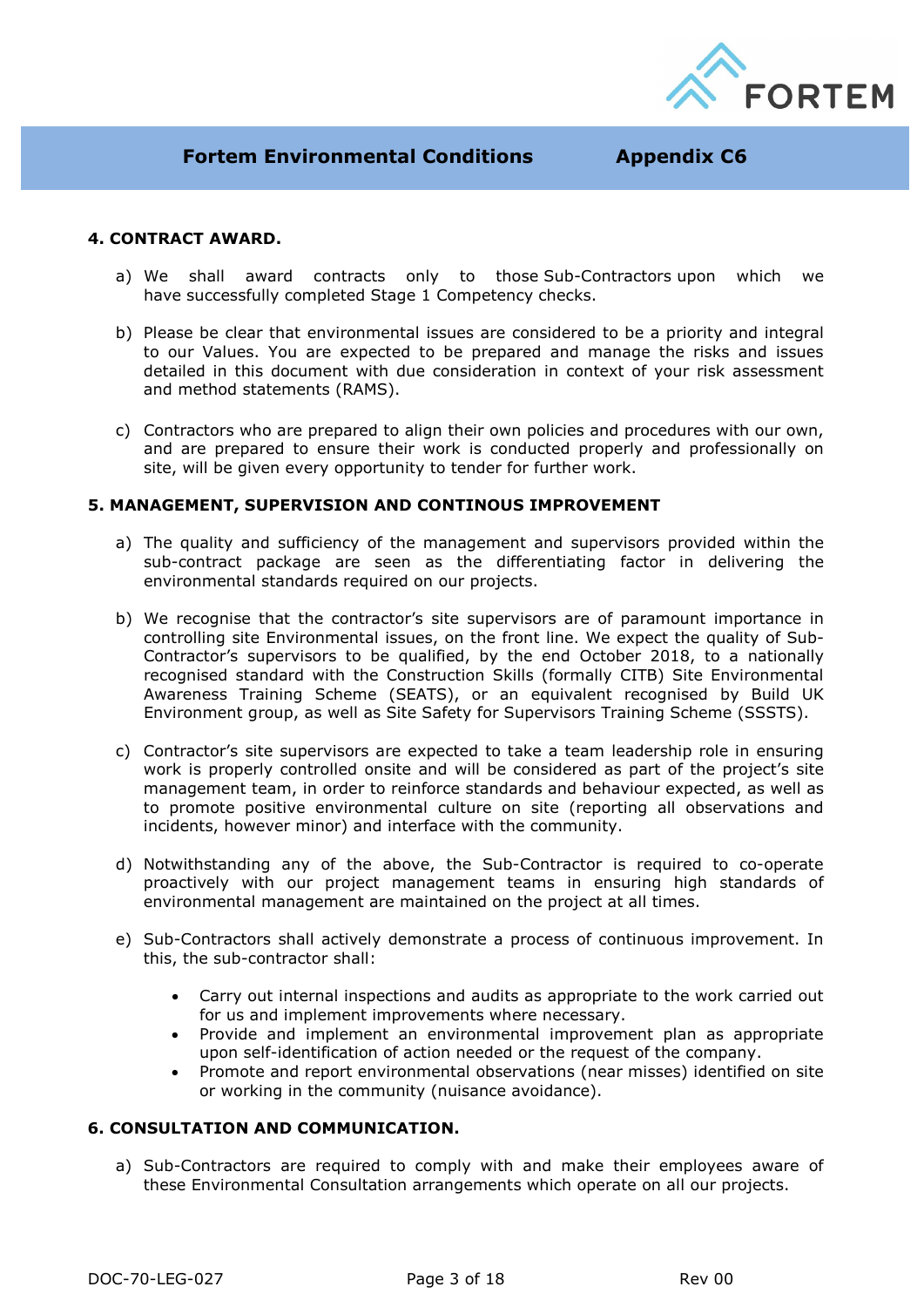

- Everyone will complete Pre-Enrolment and receive a site specific orientation followed by a task specific briefing.
- All Sub-contractors will receive details of project specific environmental risks and other relevant environmental information in the form of a project environmental plan within their Sub-contract order.
- Employee Environmental Reps will be acknowledged and consulted.
- Environmental matters will be discussed at All Safe meetings to assure project activities and controls are safe for the environmental.
- Supervisors and managers from our company and Sub-Contractors, assisted by their respective advisor where necessary, will conduct regular inspections, with project phase specific briefings and risk awareness sessions.
- Everyone will be informed on the environmental risks that they face.
- Supervisors will conduct regular team briefings and toolbox talks.
- There will be an open door policy whereby the workforce is invited to raise any environmental concern with the Building management team.

#### **7. SUB-SUB-CONTRACTING.**

- a) Where a package includes for the provision of Sub-Sub-Contractor, or the Sub-Contractor wishes to sub-let work, the Sub-Contractor will be required to demonstrate that all environmental arrangements are back-to-back with this document.
- b) The Sub-Contractor is to ensure that Sub-Sub-Contractors are capable to adequately manage and control operations throughout the entire package in accordance with these conditions and to operate to the same standards.
- c) The Sub-Contractor is required to include, and will be deemed to have included, copies of these "Sub-Contractor Environmental Conditions" in any Sub-Sub-Contract that they may award and ensure that compliance with these conditions are met in all Sub-Sub-Contract.

#### **8. INCIDENT AND OBSERVATION REPORTING.**

- a) Any environmental incidents (and risk observations) occurring on site, such as spillages, adverse effects on wildlife or significant dust, noise or vibration emissions, must be contained, controlled and then immediately reported to our project site team.
- b) All incidents must be investigated and positive action taken to prevent a recurrence. The first response to an incident where environmental risk still exists must be the implementation of prompt remedial action to control immediate risks.
- c) Any complaint, nuisance or disturbance to or reported by a member of the public must be reported immediately to our project's site management team.
- d) The Sub-Contractor must provide copies of their internal environmental investigation report to the project's site management team within a reasonable timescale and cooperate fully in any investigation conducted by the company.
- e) We are committed to continually improve and actively encourage environmental observations (near misses) to be identified so that we can swiftly rectify, avoid incident and actively learn from the event. All environmental risk observations should be reported to the our project's site management team and are positively encouraged.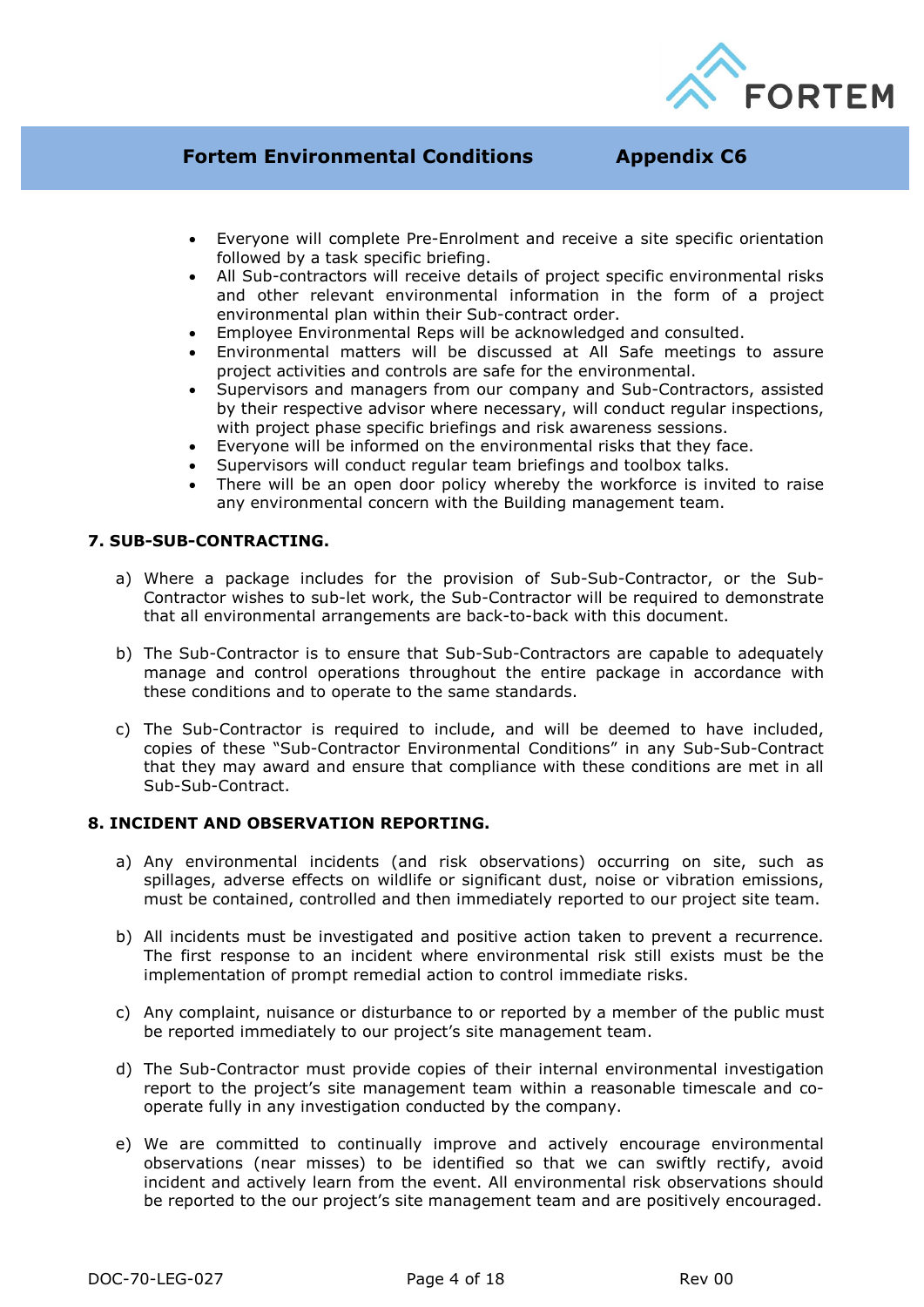

### **9. EMERGENCY PROCEDURES & INCIDENTS**

- a) Sub-Contractors are to be fully aware of the site environmental emergency procedures in the event of an incident. All our project sites have issued an emergency folder which details the combined SHE emergency procedures, escalation levels and contingency arrangements for accidents, fire, gas leaks, environmental pollution or releases (COSHH, asbestos zone breach etc), summoning emergency services and evacuation, etc.
- b) These procedures will be brought to the attention of Sub-Contract management and will be displayed on site. Sub-Contractors must ensure that all persons under their control are informed of the emergency procedures applicable to site.
- c) Where small spillages have occurred, the Company's spillage procedure, posted on the Environmental Noticeboard, and in diesel and chemical storage areas on site, should be followed.
- d) "Trial Runs" or "Drills" may be conducted at intervals to test project incident preparedness by construction phase; all Sub-Contract personnel will be required to participate as directed.

#### **10. ENVIRONMENTAL ASPECTS**

- a) We operate an Environmental Management System certified to ISO 14001, which provides a framework for managing and controlling the environmental aspects (activities that may cause environmental harm) applicable to its works. Sub-Contractors are required to either have their own environmental management system (EMS) or to manage their project operations in accordance with our Company's EMS.
- b) We will consult Sub-Contractor partners on the threats facing our industry and how to address these risks collaboratively, to mitigate impact on our mutual business commitments, as well as support mutual business resilience opportunities, in event of impact on our activities in built environment product and service delivery.
- c) Sub-Contractors' own environmental aspects and impacts specific to each project must be identified and managed, and the risk of impact on the environment reduced. This must be documented within method statements and risk assessments, which are subject to consent through the project's approval process. Sub-Contractor work will not commence work until the project team is satisfied and have approved the risk assessments/method statements (RAMS). Environmental aspects must be considered and impact mitigated within the RAMS statement.
- d) All Sub-Contractors working on our sites will be subject to Environmental Inductions and will be expected to undertake toolbox talks (TBT's) covering our requirements and any site specific controls that are pertinent to the construction phase risks.

#### **11. AIR POLLUTION**

a) Dust suppression systems must be utilised for all activities which may produce significant levels of dust. The use of misters (fan assisted and directional units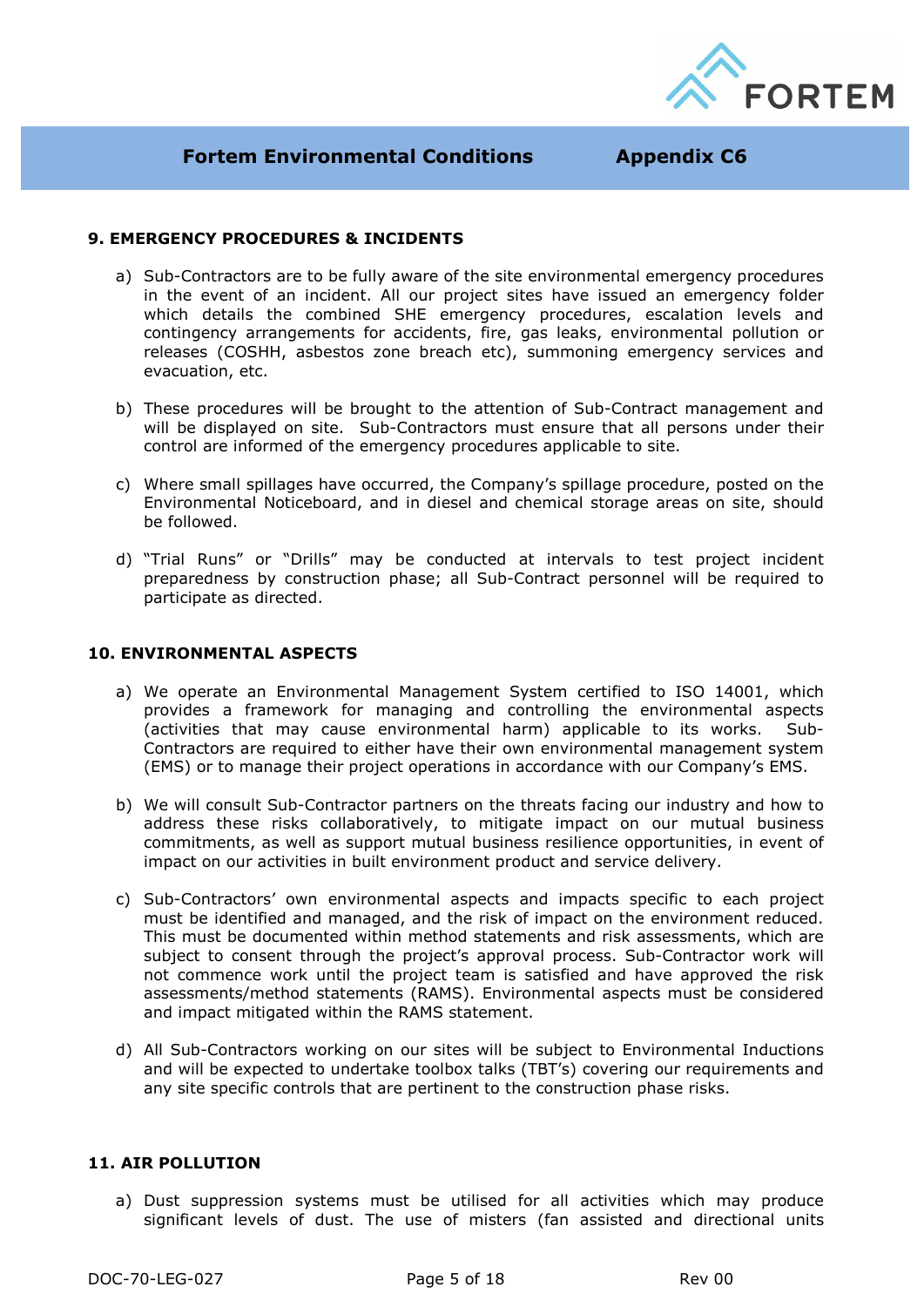

preferred) is mandatory due to effectiveness for the task and water efficiency. Open hoses are not permitted as these are ineffective and waste water consumption, as well as increase site silt runoff risk.

- b) Where demolition materials are to be crushed (screened) on site, a copy of the mobile plant Permit or details of the Permit Exemption for the crusher must be provided prior to the activity commencing. The permit conditions must be adhered to on site.
- c) Evidence of prior notification of Local Authorities for relocation of a Permitted crusher, will also be required prior to use on site.
- d) Lorries carrying wet or dry soil and spoil from site, as well as waste, which may be susceptible to wind-blown particulates or fibres from the load, must be sheeted or fine mesh netted to ensure control of materials.
- e) All vehicles and plant on site must have a current certification and be regularly serviced to minimise exhaust emissions. Vehicles and plant engines must not be left running when not in use and keys removed.
- f) All containers of volatile organic compound (VOC) chemicals and solvents (e.g. solvent-based adhesives, paint thinners) must be sealed and stored in suitable storage facilities for such materials provided by the contractor, unless in active use.
- g) All decommissioning, removal and installation work of refrigeration systems containing fluorinated gases must be undertaken by workers qualified under the Fluorinated Gas and Qualification Regulations and their registration with Refcom (or similar Registration body) checked and forwarded to our site team before works commence.
- h) All construction plant must be efficiently-sized for the task, serviced and maintained to ensure optimal performance, and in line with the Sustainable Procurement Policy requirements. Maintenance records must be kept and made available on request before plant is used on our project sites. Plant must comply, or be retrofitted to ensure compliance, with the Non-Road Mobile Machinery (NRMM) standards to reduce particulate matter. With effect from 1st September 2015 NRMM plant used on major developments in Greater London must achieve Stage IIIA (increasing to IIIB in 2020), and in the Central Activity Zone and Canary Wharf Stage IIIB (increasing to stage IV in 2020). Plant operated in the Greater London Area (GLA) and within M25 boundary (and future Low Carbon Emission Zones with emission restrictions) must be registered with the Local Authority for compliance with air emission controls.
- i) We have ambitious carbon reduction targets to make us a more efficient business. We need our supply chain to help us achieve our targets through: the use of modern efficient serviced plant which is efficiently-sized for the task, switching off all equipment and plant when not in use to reduce energy consumption, identifying to the site management team areas of inefficient energy use, and identifying less energy intensive methods of working.

#### **12. NOISE AND VIBRATION**

a) Work is only permitted within the agreed site operating hours and every effort must be made to minimise the generation of noise at all times.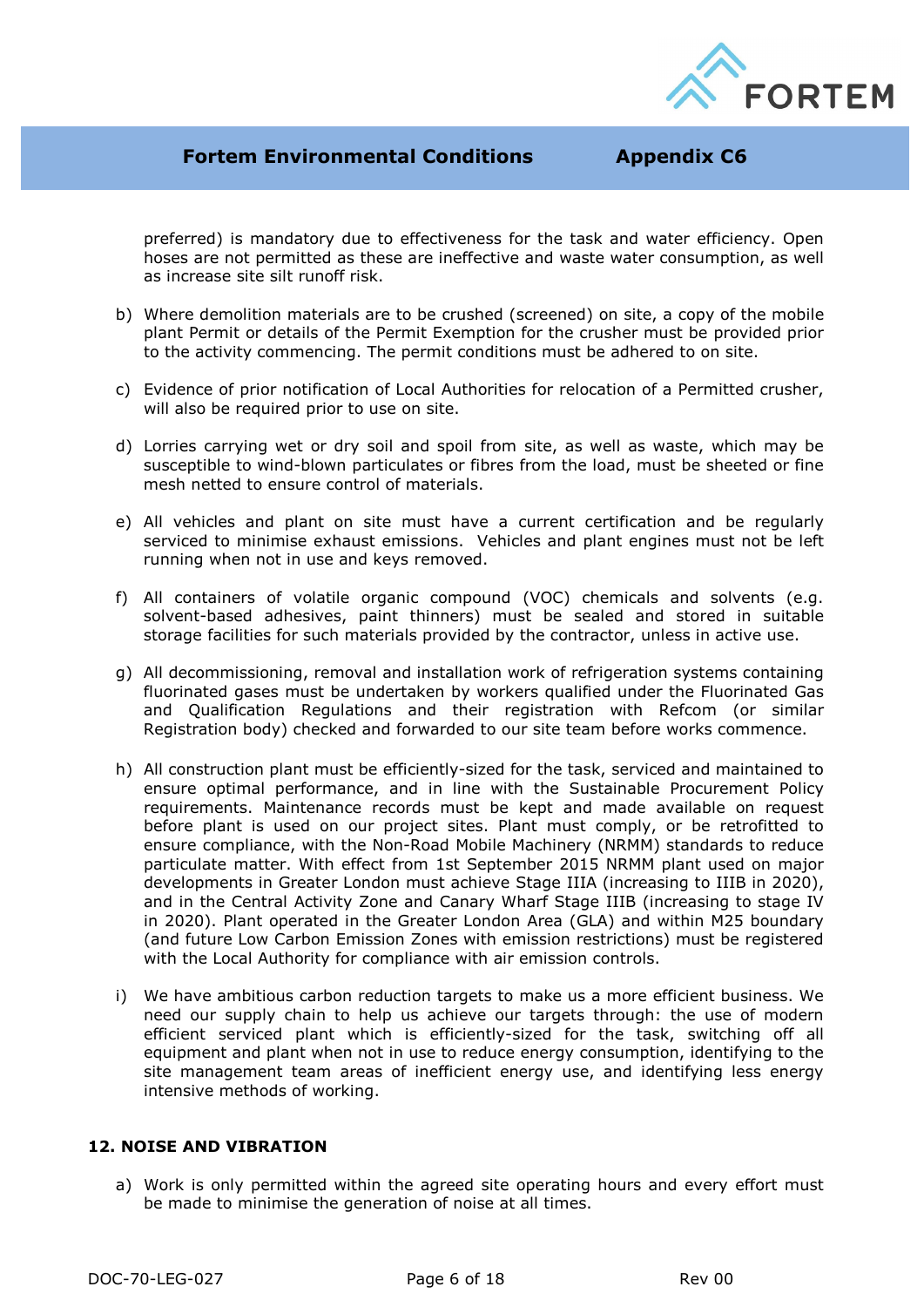

- b) Vehicles must only arrive at and leave the site during hours specified by our site team, in accordance with Planning Permission or agreed with the client/local residents.
- c) Low noise working methods should be used where practicable and all noisy plant must be shut down/switched off when not in immediate use.
- d) All silencers and other noise attenuation equipment should be in good working order on all equipment in use.
- e) Noisy operations should be carried out away from site boundaries and sensitive receptors, as far as reasonably practicable.
- f) For works in noise sensitive areas, there will be a requirement to supply information on working methods, plant to be used, noise output and screening. This will be required to support Method Statements, for compliance with Nuisance legislation and statutory consents.

#### **13. WATER POLLUTION AND WATER CONSERVATION**

- a) Any subcontractor with works in or near water must include specific controls for the activity within their Method Statements and Risk Assessments.
- b) Nothing other than clean rainwater must be discharged to storm drains, soakaways or unsealed ground, watercourses or sewers and will need prior consent and approval of our project's site management team.
- c) Where dewatering of excavations is expected, silty water must not be discharged directly into storm systems but discharged over the ground, via settlement lagoons, settlement tanks with interceptor baffles or over grassed areas, to prevent watercourse silt pollution. The disposal method must be approved. The use of pumps for dewatering of excavations or accumulations of water must not commence before issue of a Permit to Pump issued by the site management team.
- d) All measures must be taken to avoid making wrong connections on storm and foul sewer drainage systems. Plans and records of connection checks must be made.
- e) No trade effluents (e.g. contaminated wash water) must be discharged to the foul sewer without the approval of the site management team.
- f) Chemicals such as solvents from washing out paintbrushes must not be discharged into sinks, drainage or on the ground on sites. They must be contained and disposed of as hazardous waste, using a dedicated washout station.
- g) Screed, render and plaster waste and wash-waters must be dealt with correctly to prevent pollution to ground or water, nor pose risk of blocked drain flooding.
- h) Mud and debris must not be tracked onto the public roads or highways. Where vehicles require washing they will be washed down onto un-surfaced ground or into an area draining to a settlement pit. Water from washing down vehicles must not be allowed to enter storm water drains. The Method must be approved by the Building Manager before activity commences.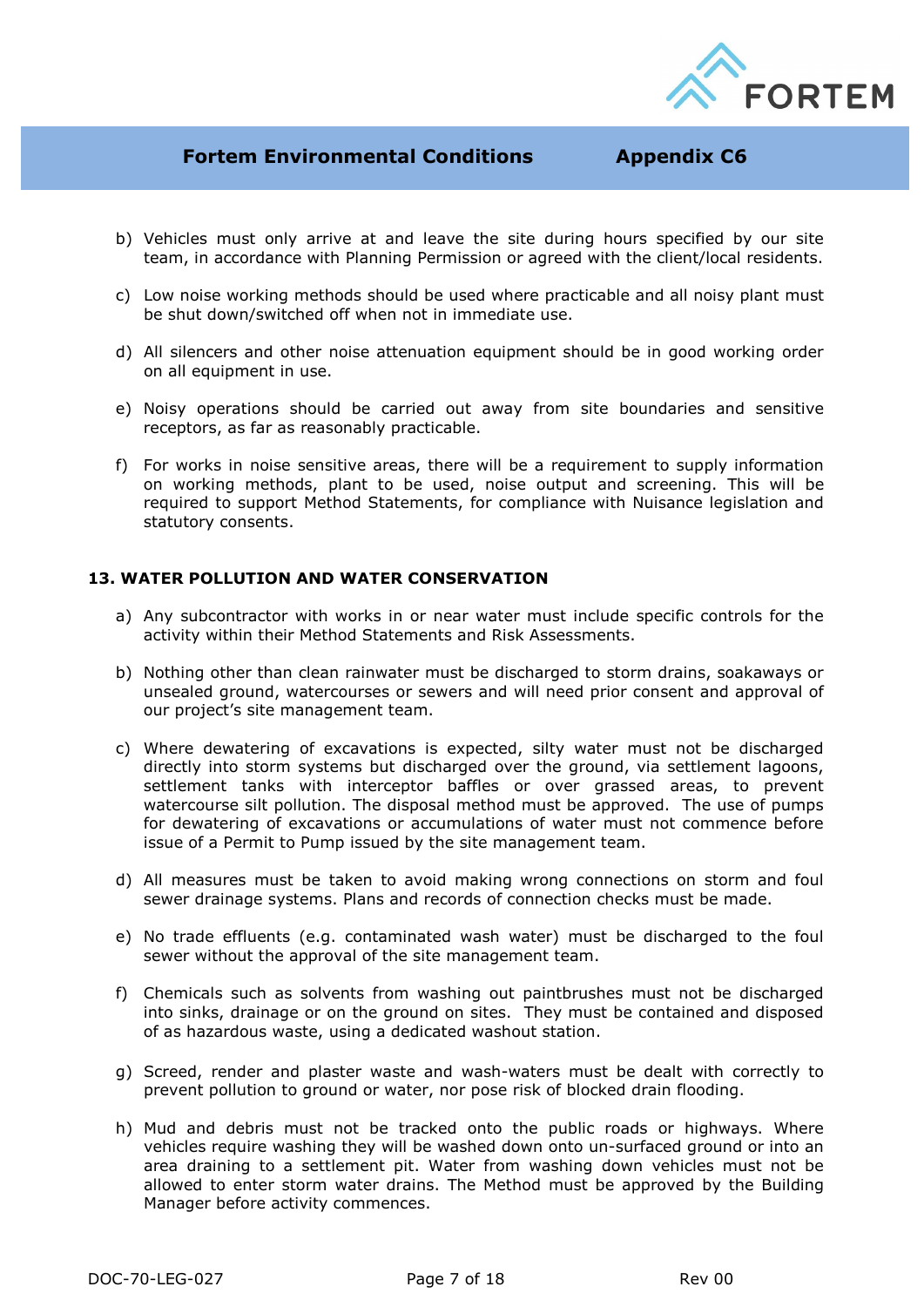

- i) Contaminated water from washing out concrete mixer vehicle chutes, concrete pumps and mortar mixers must be contained on site in designated pits, skips or mortar tubs, to prevent mortar or concrete leachate pollution to ground or runoff to drain, as well as avoid unnecessary material wastage (settled washout may be reused). Method must be approved by the Building Manager before activity commences.
- j) All hosepipes, taps and other equipment using water must be turned off when not in active use and checked regularly for leaks. Extended hosepipe runs are prohibited. All taps or hoses should have a drop or a proprietary fitting to prevent backflow. Any leaks on plant or equipment must be reported and repaired as soon as possible.
- k) Where dust suppression is a requirement for a work package, a water standpipe license shall be obtained by the Trade Contractor from the water company or their appointed provider (for example, Aquam Water Services). This shall be fitted with a non-return valve or other device specified by the utility and a water meter to provide our project team with meter readings of water used. The meter reading to be provided on the last day of each month at close of business. Only 'Calm Network' trained and competent users will operate the water standpipe to protect water networks from pipe burst and prevent nuisance with water discolouration for neighbours and water customers in the vicinity of the project.
- l) Use of harvested rainwater is preferred for boot, tool, vehicle and welfare area washdown, as well as for track-way dust suppression. Alternatives to use of potable water are encouraged, including alternative approaches to avoid all water use; use of nonpotable sources where appropriate and safe to do so, are encouraged to reduce water use and conserve potable water demand. Use of potable supply is essential where health, hygiene and product aesthetic quality is critical to activity and water use.

## **14. STORAGE AND MANAGEMENT OF FUEL & COSHH**

- a) All oil and diesel storage over 200 litres must comply with each of the UK's devolved government's oil storage regulations (i.e. Control of Pollution (Oil Storage) (England) Regulations 2001 or Oil Storage (Wales) Regulations 2016).
- b) Oil or diesel tanks or drums of 205 litre capacity or greater stored on site must be contained within a sound, watertight bund (or fuel cube/double-skinned bowser) with a capacity not less than 110% of that of the tank or drum and protected from collisions and damage by impacts. The bunds or containment shall be proprietary equipment only, not storage areas constructed from readily available materials on site. 'Open' bunds for drums/containers must be weather protected, to prevent rainwater ingress and reduction of bund capacity. The fill points of all tanks must be contained within the bund walls and delivery hoses on tanks kept within the bund walls unless in use. All tanks must be labelled with their capacity and contents.
- c) A "nappy pad" type containment pads (more effective site alternative for refuelling in preference to traditional drip trays) must be used at all times to prevent the potential spillage of materials from hoses or secondary containers used to fill equipment. Where required, nappy pads must also be placed under compressors and other equipment which are not integrally bunded but may discharge oil or oily water whilst in operation.
- d) All other drums and containers must be sound and correctly labelled with their contents and any relevant hazard information. When stored on site, they must be kept within a secondary or drum bund, and the bund weather protected. Rainwater caught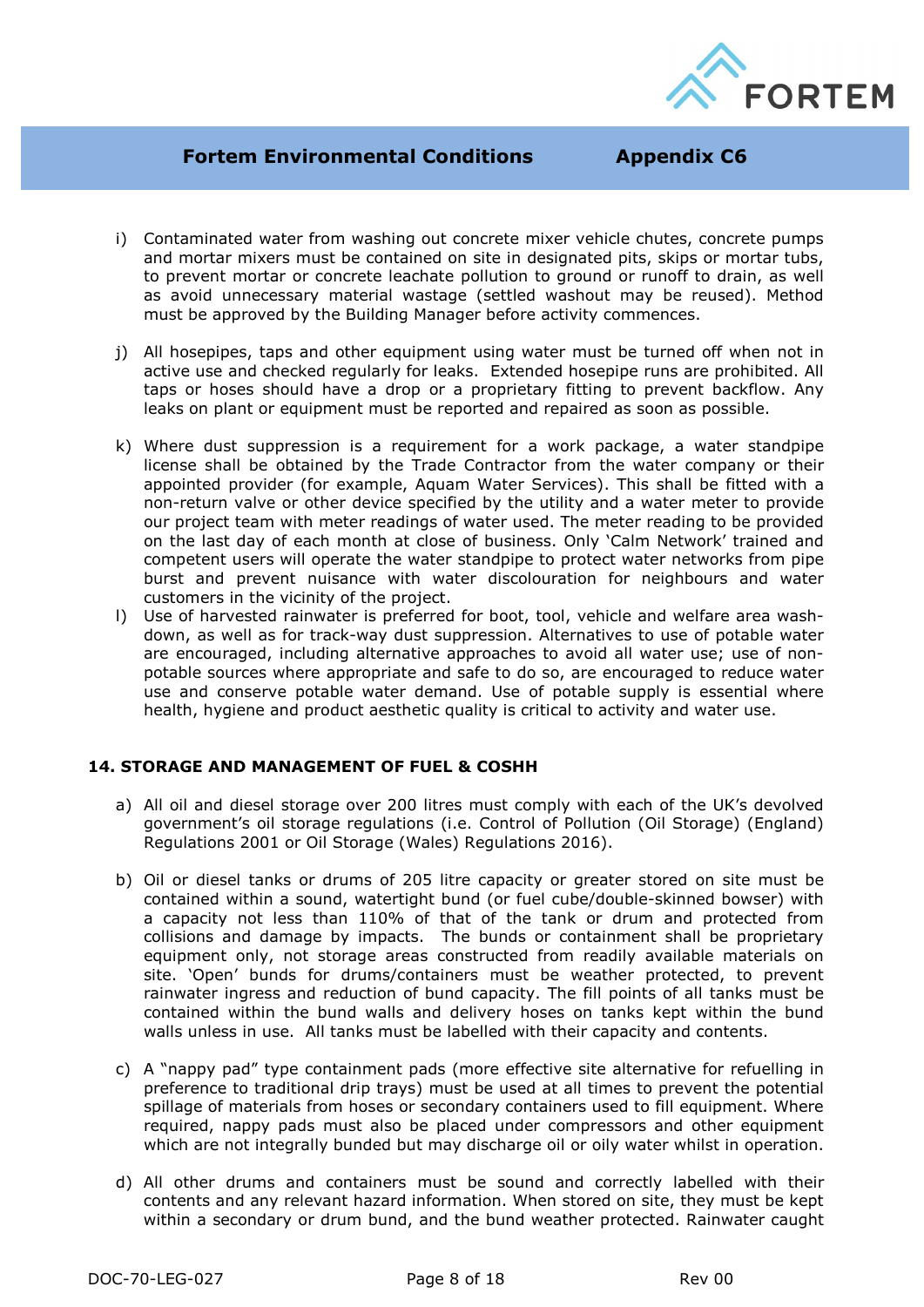

in drum bunds must be disposed as hazardous waste, not direct to ground, hence policy preference for nappy pad containment as above.

- e) All oil and chemical storage on site must be located on an impermeable surface where possible, more than 10 metres from any watercourse or storm drain and not under the canopy area of any tree. These are legal requirements.
- f) Suitable and sufficient spill control materials must be provided with all tanks and stored near to fuel, oil or chemical storage areas and kept replenished. The minimum standard for a bowser would be a 120 litre spill kit.
- g) Diesel powered MEWPs used inside buildings should have a spill kit available, with a 20 litre spill kit as a minimum. This also applies for hydraulically operated MEWPs. The spill shall be provided by the MEWP operator.
- h) Connection and reconnection of diesel pipe-work for pressurised fuel systems may be the subject of Permit to Work procedures, as this is a high risk activity.

#### **15. WILDLIFE AND TREE PROTECTION**

- a) Sub-Contractors must identify the environmental aspects of their works which have the potential to damage, disturb or endanger wildlife, plants and habitats. Controls must be implemented to minimise disturbance, including identifying sensitive locations where access of plant and persons is restricted; fencing and signage to be erected.
- b) Where protected animals are identified on site, including bats and nesting birds, all work in the area must stop immediately and the Building Manager must be informed.
- c) Trees and hedgerows to be retained on sites will be protected and Tree Protection Area signs erected. Fencing must not be moved and all works within the Tree Protection Area will be subject to permit to enter/work discipline. No materials must be stored within the fenced areas to prevent damage or root ball compression. Refer to BS5837:2012 for detail on standard of protection measures / practice expected.
- d) Where ground-works are required close to protected trees or hedgerows, mechanical dig must be avoided to prevent damage to roots; air-pick or hand-dig techniques will be expected as part of safe systems of work for all activities in these vicinities.
- e) All tree roots exposed by excavations will be reported to the Building Manager, for appropriate action. Exposed root tissue should be covered with damp hessian. Branches, trunks or roots must not be cut without prior permission from the Building Manager. Unexpected damage caused must be rectified to prevent disease or decay.
- f) Sub-Contractors will obey all site rules on the protection or preservation of wildlife on site. Sub-Contractors must report any instances where wildlife may be affected by site activity, or where wildlife has come to site, eg nesting birds.
- g) Invasive Non-Native Species (INNS) are those species that are not indigenous to the United Kingdom; our duty is to prevent their spread and to eradicate if instructed. INNS, such as Japanese Knotweed, will be identified during site familiarisation briefings and will be fenced. Permit to Enter these areas is necessary to prevent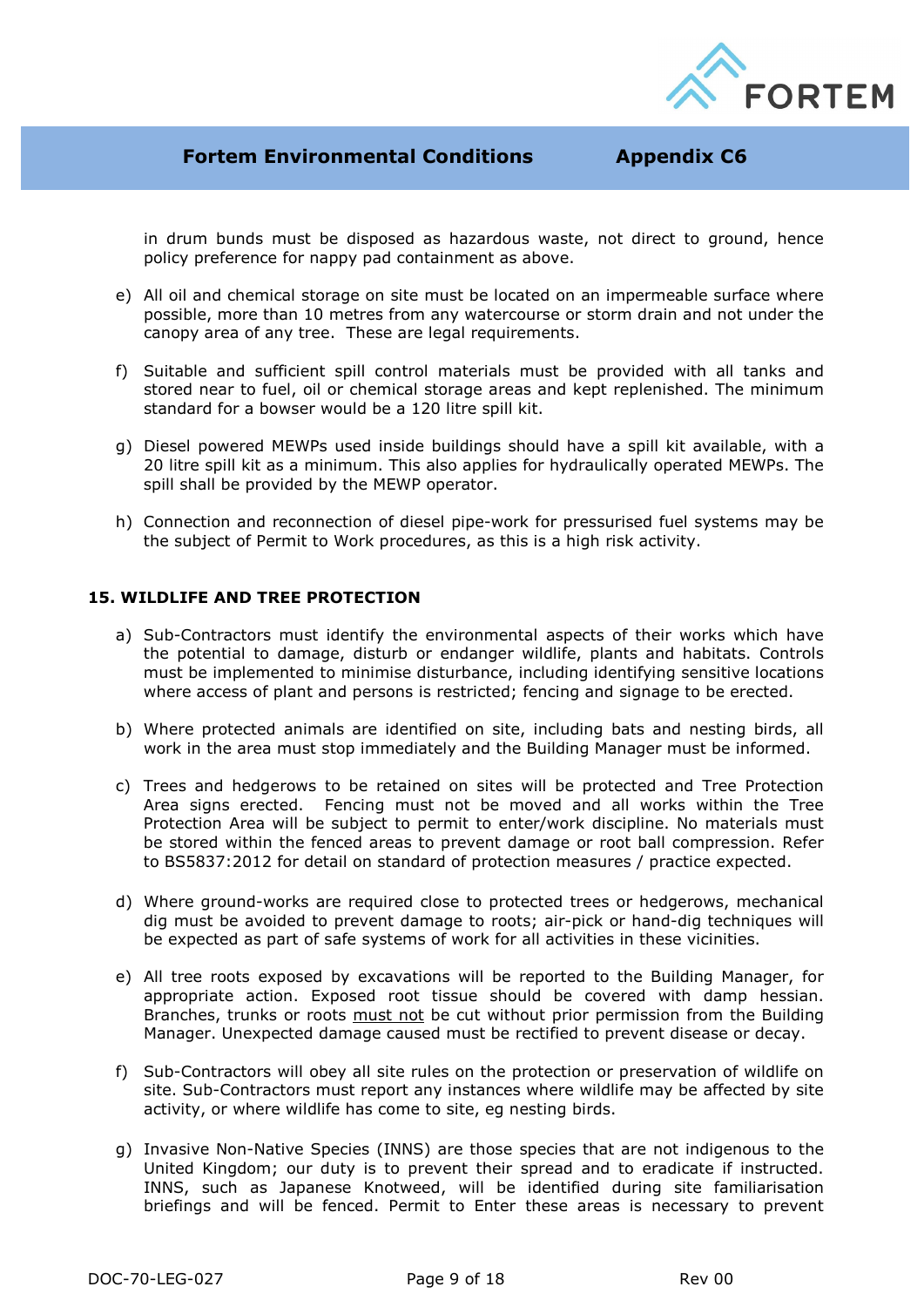

spread. Suspected INNS found outside controlled areas will require works in that area to be stopped and find report immediately to the Building Management team.

## **16. ARCHAEOLOGY & BUILT HERITAGE PROTECTION**

- a) Sub-Contractors engaged on projects where there are known, or suspected archaeological remains, must establish and implement systems of work for all activities to ensure any archaeological finds are not disturbed and are reported to our project's site team immediately.
- b) On projects where there are no known archaeological remains, any unexpected finds which could be of archaeological interest must be reported to the Building Manager for further investigation and activities in the area stopped immediately.
- c) Where working on, above or around scheduled ancient monuments (SAMs), protected or listed buildings, Sub-Contractors must establish and implement RAMS that will ensure all activities prevent damage or disturbance. Any disturbance or damage must be reported immediately to the Build Manager and works in the area stopped.

#### **17. CONTAMINATED LAND**

- a) Sub-Contractors employed on sites where there are known or suspected contaminants, must establish and implement safe systems of work designed to prevent the contamination spreading and to protect the workforce, the public and the environment from its effects.
- b) On projects where there are no known contaminants, any unexpected materials, smells or spills which could indicate contamination must be reported to building's management for further investigation and activities in the area stopped immediately.
- c) Operatives with complaints of headaches and runny eyes or nose, having been working in trenches or earthworks, could be an indication of ground contamination; works in such areas must cease, concern reported directly to the project's site team and no works recommence until investigation of ground soils has been concluded.

#### **18. SUSTAINABLE MATERIALS**

- a) Any materials for the site procured on behalf of the project must comply with our Sustainable Procurement Policy, which is an appended to the contract documents (Appendix C7)
- b) All timber used on site, whether permanent or temporary, must be from a legal and sustainable source. To ensure compliance, all timber, plywood and timber products supplied to or used in implementing the work package must be either FSC or PEFC certified with Chain of Custody (CoC) documentation. This documentation shall be provided to the project team prior to delivery to site and the Delivery Note to detail the required evidence for legal compliance.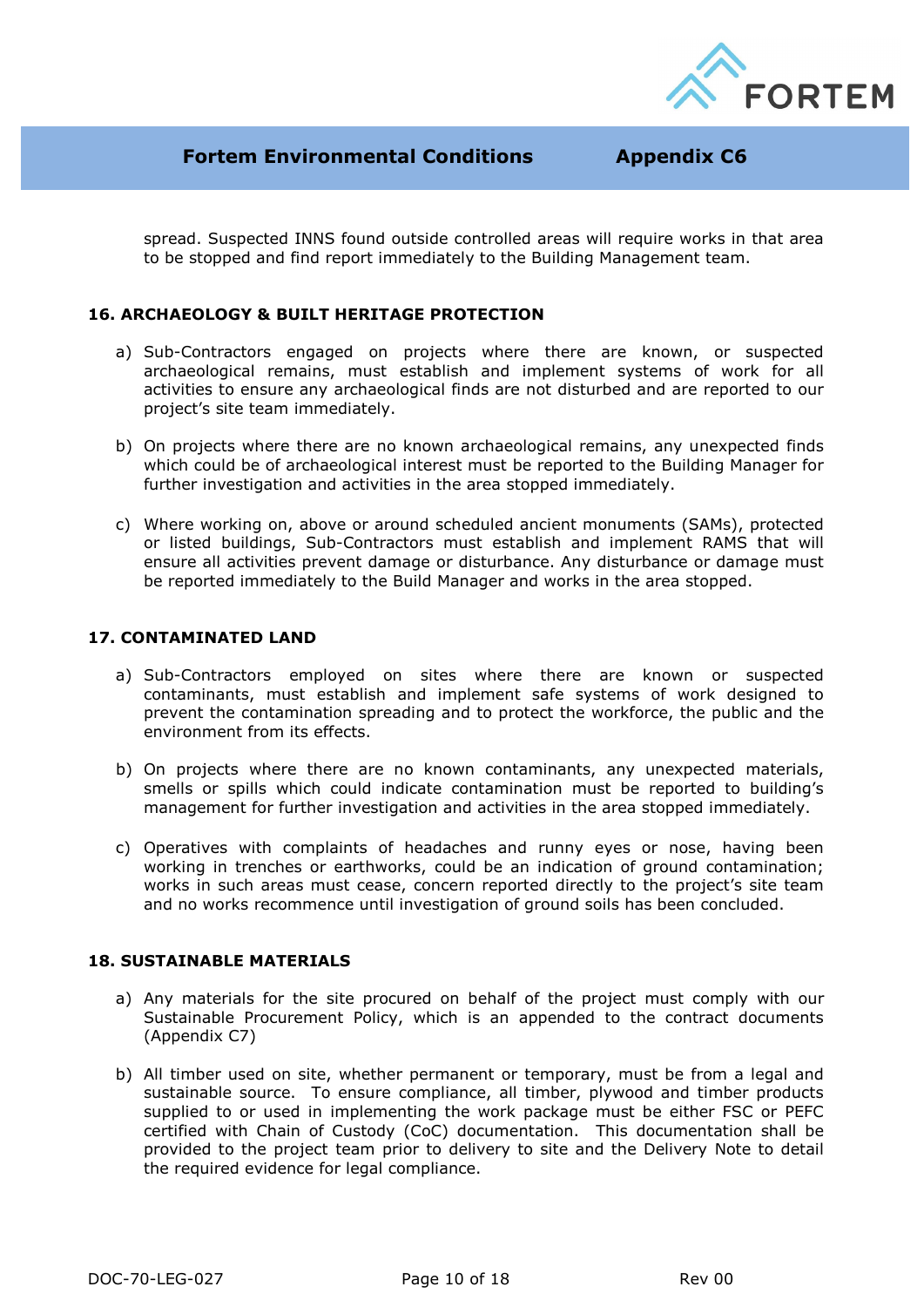

- c) Material delivered to site that does not comply will be quarantined at the Sub-Contractors cost. Any material used that cannot be supported with CoC evidence will be removed at the Sub-Contractors cost and replaced with legally compliant material.
- d) Any exceptions shall be approved by the Building Manager or the Environment Manager.

- Where practicable the timber should be stamped with the FSC or PEFC logo and Chain of Custody (CoC) reference number.

- Unless otherwise approved by the site, where a subcontractor has no CoC accreditation, timber will be delivered directly from the site of a certified supplier.

- CoC documentation with copy delivery notes from the supplier are to be handed to the Building manager for prior approval before commencing deliveries/works.

#### **19. HOUSEKEEPING & MATERIAL PROTECTION**

- a) Pollution, nuisance mitigation and waste can all be avoided through effective housekeeping, which supports an All Safe working environment whilst also ensuring that sites are managed as All Safe for the environment.
- b) Housekeeping is a recognised indicator of project environmental, safety and financial performance. We expect well-kept sites as a result, and clear-up orders will be issued if required. The "Polluter Pays Principle" applies and failure to redress housekeeping deficiencies will result in cost recovery for clean-up costs.
- c) Good material storage and protection practice will be expected, with *durable materials* to front-of-house or closer to high movement areas (benefits reduced carbon of moving heavier materials after delivery); and *fragile materials* (insulation, cement bags) set to rear of materials zone or within building frame, weather protected and with reduced risk of damage.
- d) Materials will be secured from point of delivery to site and throughout use in build, to prevent wind-blown debris on or off site. Waste producer control principle applies and clean-up costs of unsecured material or waste debris will be recovered.
- e) Materials will be secured to prevent damage from sun damage, prevailing and extreme weather events, as well as prevent direct pollutant or indirect aesthetic nuisance damage to the environment.
- f) Bags of cement and other moisture sensitive materials must be stored undercover or covered to protect from rainwater ingress and open bags must be sealed.
- g) Ensure optimal materials ordering to avoid excess delivery to site that would result in risk of damage, natural wastage and increased waste skip costs.
- h) Materials segregation and production to quality standards are covered in Excavation and Demolition sections 21.4 and 21.5 that follow.

#### **20. RESOURCE EFFICIENCY MANAGEMENT PLAN (REMP)**

a) Despite the repeal of the Site Waste Management Plan (SWMP) Regulations 2008 in Dec-13, the efficiency benefits for the company and industry of working with designers, suppliers and sub-contractors on Resource Efficiency Management Planning (REMP) remain evident.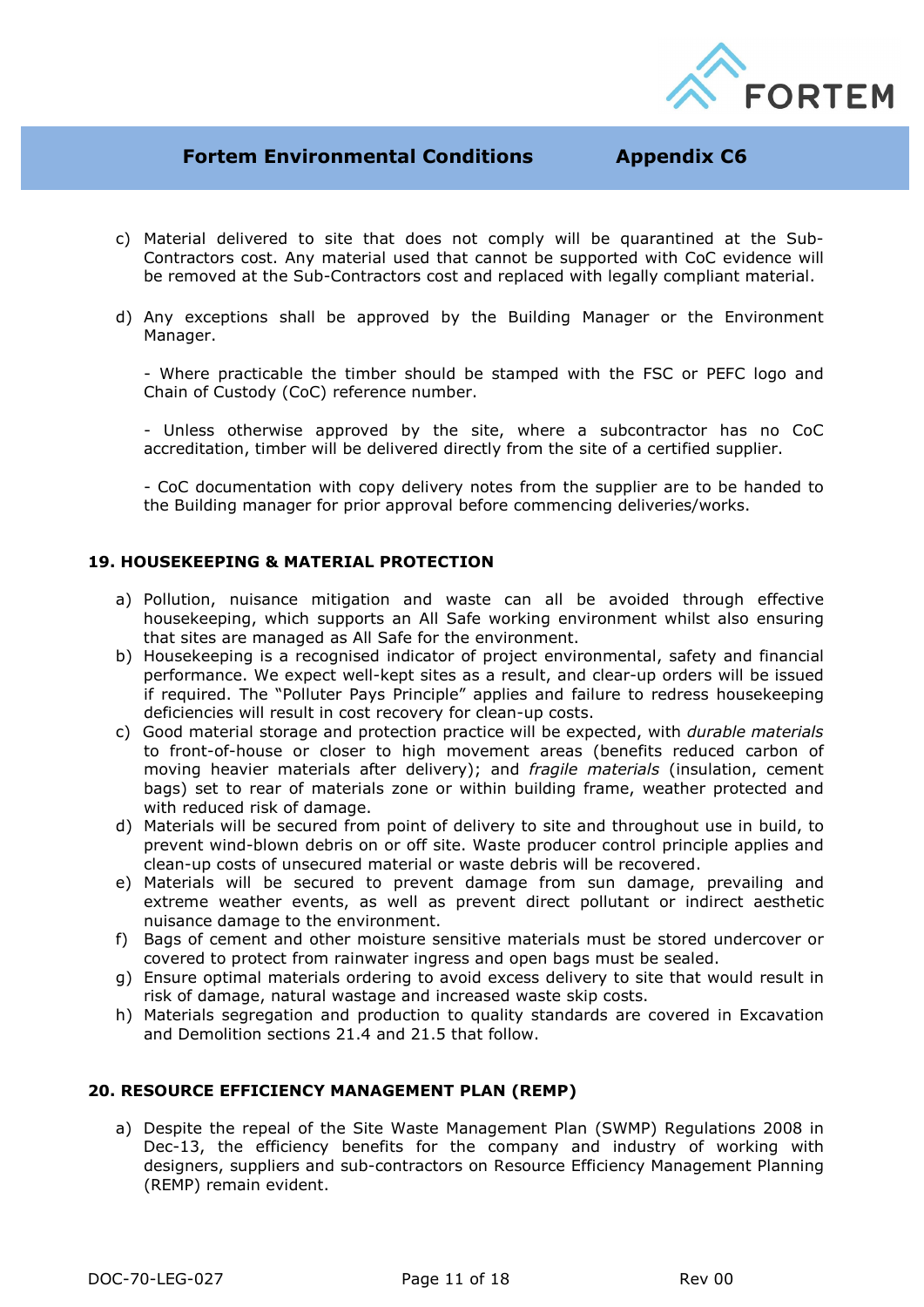

- b) We are committed to continued improvement and sustaining its work on waste avoidance hierarchy by collaborating with all parties to avoid/prevent waste, reusing and recycling materials through open planning.
- c) It is recognised that we will work with efficient Sub-Contractors that will support our resource efficiency and waste avoidance commitments.

### **20.1 DESIGNERS/CONSULTANTS (& Subcontractors with Design responsibilities)**

Designer/Consultant shall apply the Designing Out Waste (DoW) principles, specifically:

- a) through the development of a commercially and technically viable design:
	- I. Identify methods to optimise material efficiency and reduce waste;
	- II. Identify opportunities for off-site manufacture and to avoid onsite waste (Lean)
	- III. Identify opportunities to increase reused and recycled content (where there is no impact on cost or performance); and
	- IV. Report to our project team on the opportunities identified in I, II and III and the financial savings and practical implications of implementing the recommended actions.
- b) Work with the project team to ensure that design actions to reduce construction waste are implemented; and
- c) Where requested, support the development of the Resource Efficiency Management Plan (REMP) from an early design stage, including site waste forecasts and data on reduction actions.
- d) Provide our project team with Design Decisions for inclusion in project REMP.

Designers should refer to the WRAP Designing out Waste (DoW) guidance for support in identification, prioritisation and implementing ways of meeting project targets for waste.

#### **20.2 SUB-CONTRACTORS and MATERIAL SUPPLIERS**

When requested, Sub-Contractors and Material Suppliers are required to:

- a) Work with our project team to identify methods to eliminate, reuse, recycle and recover high volume wastes or those difficult to divert from landfill (including packaging waste), providing additional costs or savings achieved by these methods.
	- I. Where inert ground and inert demo materials are to be removed from site, ensure that they go to treatment facilities or reuse, rather than landfill.
	- II. Consideration of disposal or appropriate treatment for reuse of contaminated materials will need to be made, discussed and agreed with the Company prior to works commencing.
	- III. Disposal routes for demolition and excavation wastes to be provided in a plan, to be discussed and agreed with the project's site team, prior to waste removal, to ensure that waste removal supports the team to meet the Company target of diverting waste from landfill.
- b) support the development of the REMP and:
	- I. Provide an accurate forecast of the types and  $m<sup>3</sup>$  of waste that will be produced by your contract (inclusive of packaging waste);
	- II. Identify the wastage rate applied to each material, explaining the need for this level of wastage allowance;
	- III. Participate in site operative briefings on materials handling and waste disposal;
	- IV. Advise on the level of recycled content in major materials to be supplied by the Subcontractor, and supply materials with a higher level of recycled content where technically and commercially viable.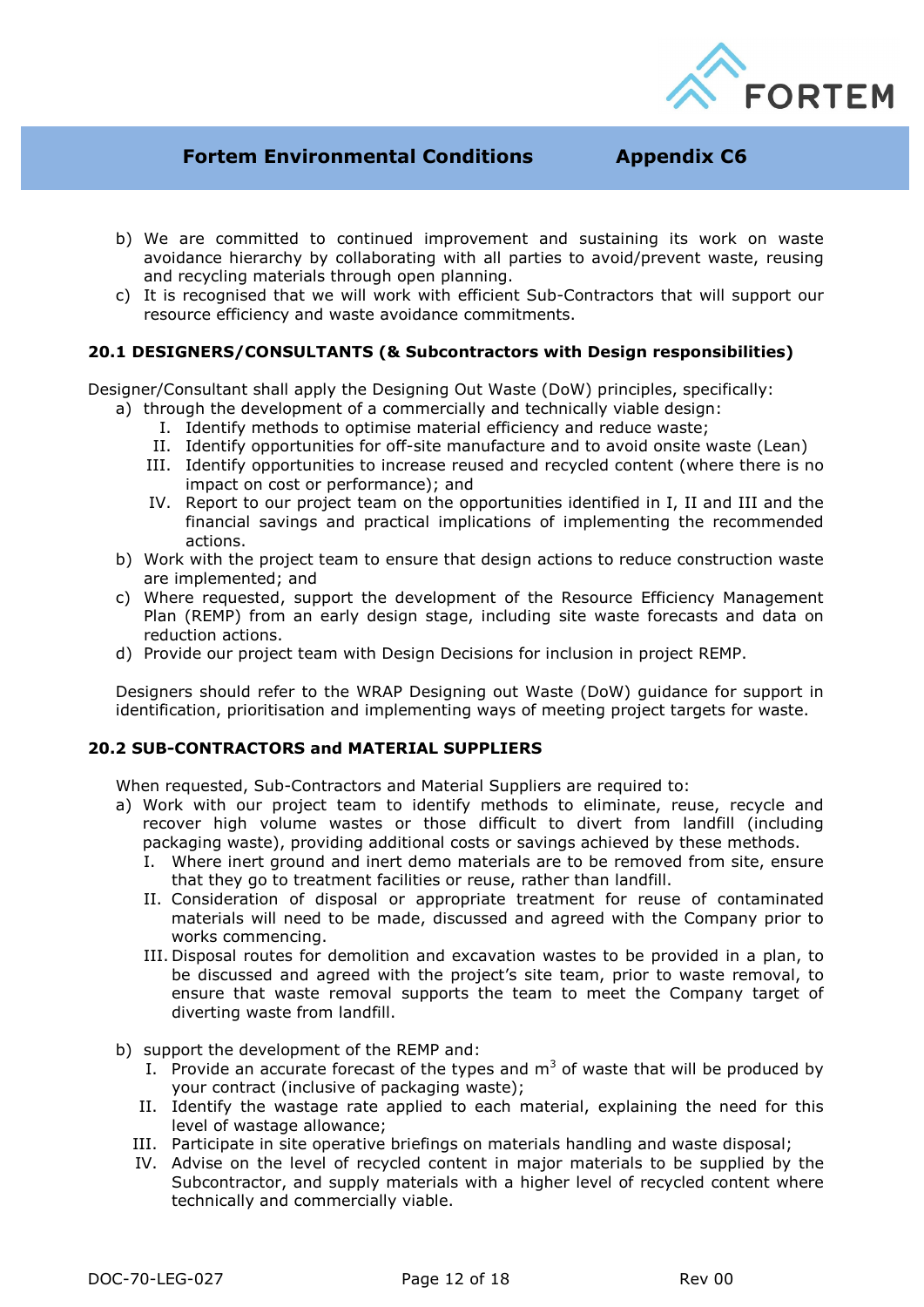

- c) support our project's site management team during the works by:
	- I. Working in full compliance with the methods detailed within the REMP in particular comply with all actions to reduce and reuse waste or increase recovery;
	- II. Informing our project team of deviations (in advance) from REMP with reasoning;
	- III. Identifying additional ways to reduce and reuse waste and/or increase recovery and informing our project team of the opportunities;
	- IV. Complying with the site waste segregation strategy, including the avoidance of cross-contamination of segregated (non-mixed) skips; and
	- V. Ensuring that materials and waste are stored in a safe and tidy manner and that waste is disposed of (in appropriate skip or receptacle) at the earliest opportunity;
- d) when requested, support our project team on completion of the Works by:
	- I. Contributing to a project review to identify what worked well and improvements;
	- II. Ensuring all necessary data is provided to our project team; and
	- III. Providing written evidence of the recycled content level of specified materials in the form of invoice / delivery notes along with datasheets for the materials.

#### **21. MANAGEMENT OF WASTE**

#### **21.1 WASTE HIERARCHY**

- a) We have a commitment to divert our waste from landfill, and we have targets to reduce the volume of waste at each construction phase. All subcontractors are expected to assist in meeting these aims or advise where/when waste cannot be diverted from landfill.
- b) Sub-Contractors will demonstrate how waste hierarchy principles will be delivered in their work package, to avoid creation of waste on our sites and projects (design our waste, offsite manufacture), prevent waste arising, reuse materials and recover materials for recycling, ultimately to demonstrate their Duty of Care compliance for waste removed from site under exemption to their depot/yard.
- c) We are committed to working with and employing community material reuse schemes, such as National Community Wood Recycling Scheme and Recipro. Sub-Contractors will care for excess materials and use these schemes as directed by the Site Management team.
- d) We encourage the use of supplier take-back schemes to return materials back to the industry, supporting "circular economy" principles. Sub-Contractors will care for excess materials and use of take-back schemes as directed by the project's site team.

#### **21.2 WASTE MANAGEMENT CONTRACTORS**

- a) We will assess waste management contractors to ensure their legislative compliance (Waste Duty of Care) and to select waste contracting partners in regions with whom we can work to achieve waste targets and sustain compliant performance. We only work with companies who can demonstrate a minimum diversion from landfill of 96% for mixed waste, unless dispensation is agreed with our Group Environment Manager.
- b) The company's Supply Chain Managers will complete an initial assessment through PQQ that will be validated by the appointed Environmental Manager, who will visit and complete an audit of the waste contractor's operation.
- c) We encourage reporting in accordance with PAS 402.
- d) Sub-Contractors using self-appointed waste contractors on our sites will provide Duty of Care (DoC) and waste diversion performance to our Company standards, or better.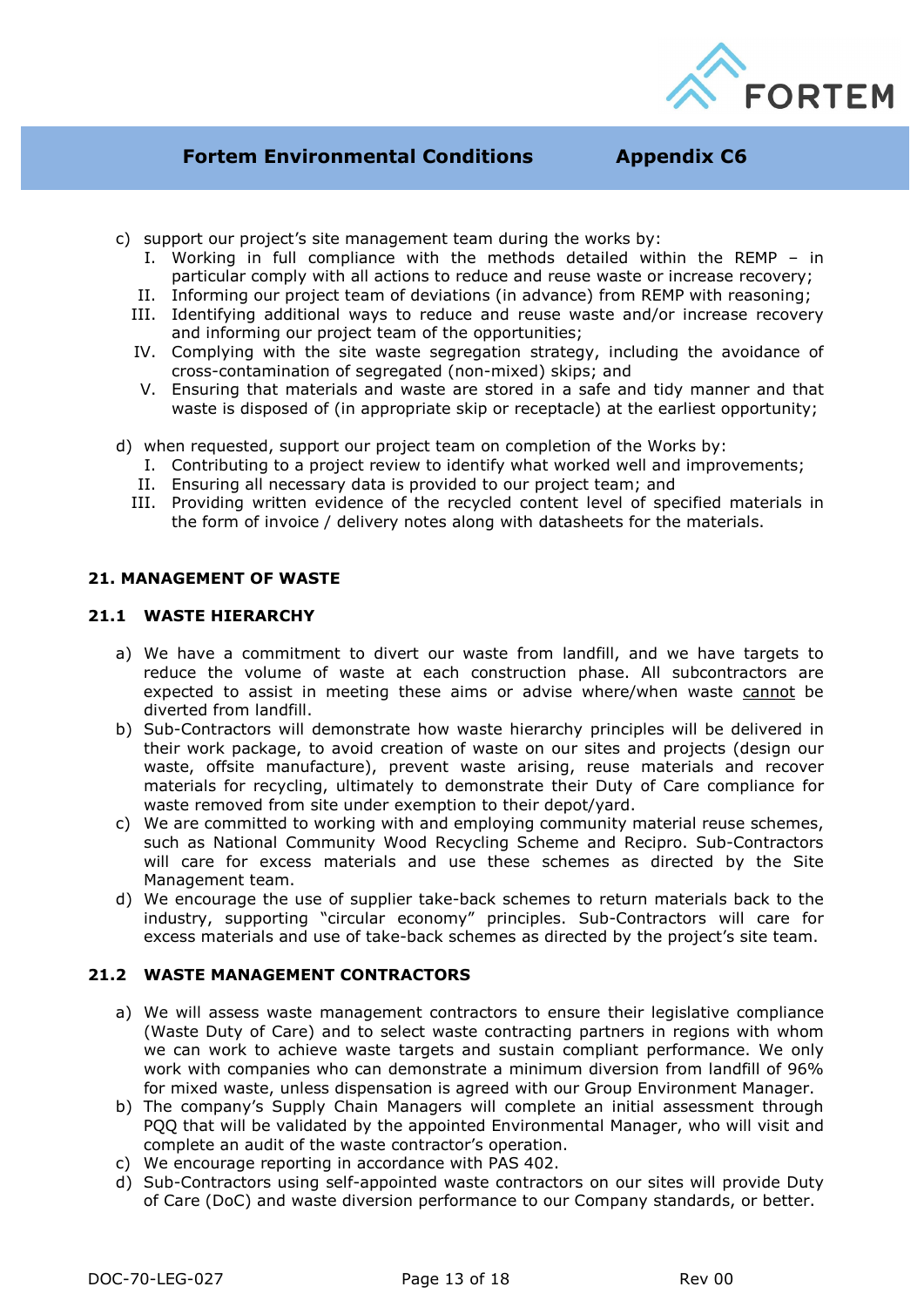

## **21.3 DUTY OF CARE and WASTE TRANSFER**

- a) The producer of waste has a duty to ensure that the waste is controlled at the point of origin and transferred to a permitted disposal site or waste transfer station by a licenced waste carrier.
- b) Where subcontractors have responsibility for removal of waste, they must:
	- a. Comply with all relevant legislation, including the Waste Regulations 2011 (Duty of Care),
	- b. Provide segregated skips (where space allows),
	- c. Send the waste to be recycled wherever possible and practicable,
	- d. Use subcontractors approved or nominated by the project team,
	- e. Provide details of waste recycling figures and waste management methods (reuse, recycling, recovery, landfill or other).
	- f. Achieve the targets in (a).
	- g. Complete a copy of the project's Site Waste Record form, for each container of waste leaving the site, with data on skip content by waste stream and voidage.
- c) All companies, and subcontractors, removing waste from site must provide their own Waste Carriers Licence or the Waste Carriers licence for the waste contractor used and the destination Environmental Permit, as well as the respective waste transfer notes (WTNs) before waste is removed from site.
- d) A WTN must also be provided for every load of waste leaving the site, including muck away and demolition waste. All WTNs must comply with the Waste Regulations 2011, and must include;
	- a. The relevant 6 digit List of Waste Code (or European Waste Catalogue Code)
	- b. A description of the waste.
	- c. The correct SIC code (if responsible for their own waste the Sub-Contractor will have a unique, trade specific, code),
	- d. Contain a Declaration (see Regulation 12 of the Waste Regulations 2011)
	- e. WTNs must also be signed by the carrier's representative and the subcontractor.
	- f. The WTNs must be copied and handed to the project's site team by the close of play every day.
- e) Where the waste is hazardous, transfers must be compliant with the Waste Regulations 2011 and the Hazardous Waste Regulations.
	- a. A compliant Hazardous Waste Consignment Note with Part A to D completed must be provided on removal of the waste.
	- b. This must include (in Wales only from 01-04-16) the Hazardous Waste Premises Code for the site which is available from the Building Manager.
	- c. A copy of the corresponding Hazardous Waste Consignment Note with Part E completed must be provided to the site within 1 month of waste transfer date.
	- d. Complete a copy of the SWMP Waste Record Form for each container of waste leaving the site, to provide compliance assurance and support waste targets.

## **21.4 EXCAVATION WASTE and MATERIALS PRODUCTION**

a) Material management planning for excavated soils is important for all volumes of material excavated to demonstrate control of soil to legislative and best practice standards.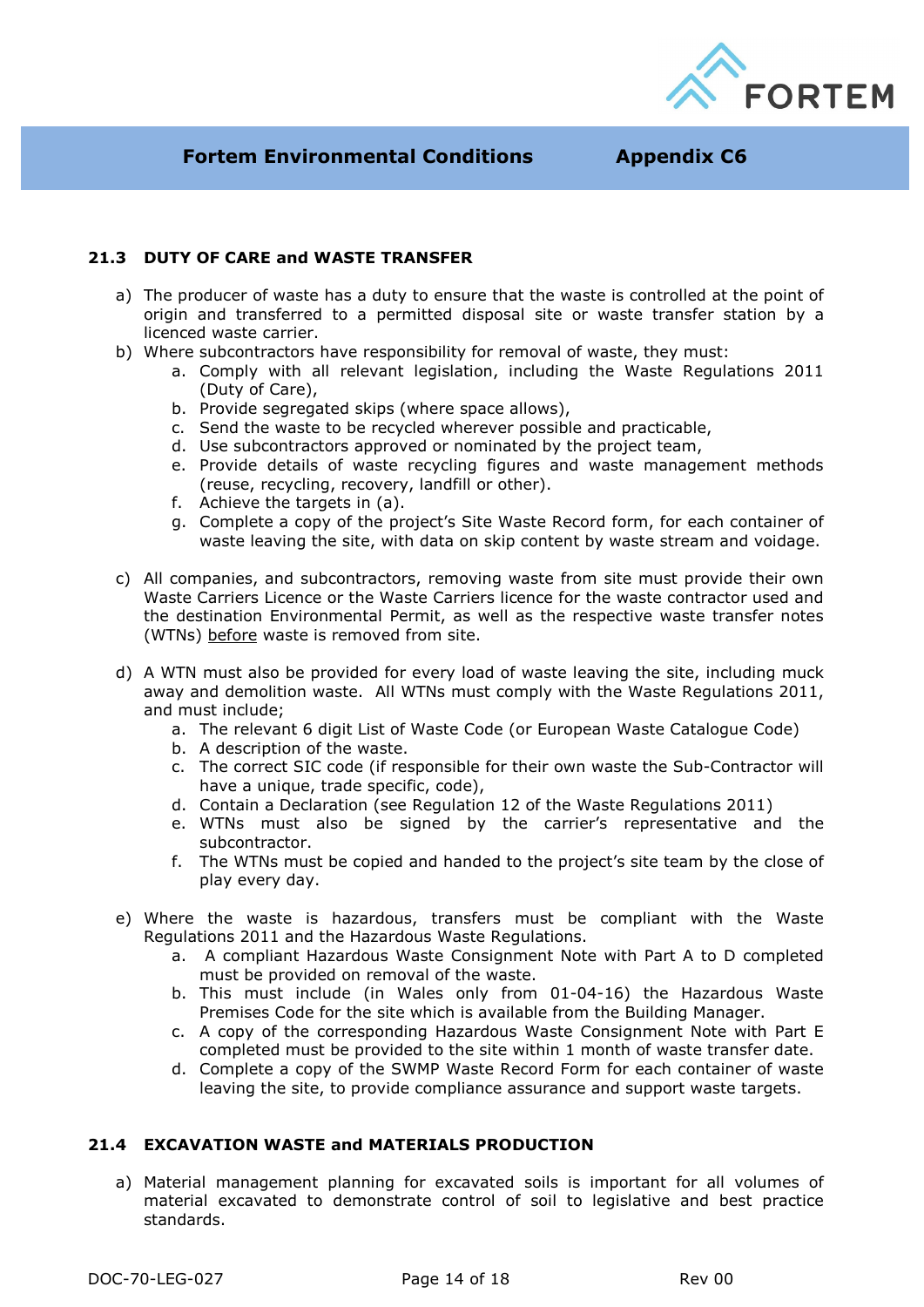

- b) Excavation contractors shall achieve waste diversion from landfill performance to no less than 96%, excluding hazardous wastes, to support our waste diversion targets; or to advise the site team of specific constraints preventing diversion from landfill. Waste shall only be disposed of at landfill sites if all options have been exhausted.
- c) Excavation contractors will provide a plan detailing how excavated waste will be managed to meet diversion from landfill targets, before any movement from site. Permits for destination sites (with diversion rates) will be provided by the subcontractor, to support the plan with evidence of waste Duty of Care, for approval by the site team, prior to any movement from site. Any changes to or deviation from the plan must be approved (for example, use of an additional destination site) and accepted before movement from site.
- d) Waste removed from site will be provided with a waste transfer note for each movement (or season ticket for bulk movements to each destination site), correctly classifying the waste being removed (for example, 'soil and stone' EWC 17-05-04) and the destination site for each load removed. A summary 'excavation waste tracker log' will be provided detailing the waste by EWC code, the destination site and volume taken from/to each site. The 'tracker log' must highlight any changes in landfill diversion rate, especially if the destination site operates material recovery facilities (MRF) with variable recovery rates.
- e) Evidence will be required of material movements on site (cut and fill) with records logged daily and supporting maps showing origin, stockpile and final positioning.
- f) Photographic and soil sampling evidence will also be requested as appropriate to provide assurance and certainty of use.
- g) The ground-works sub-contractor will:
	- i. Ensure materials excavated are itemised and stockpiled accordingly.
	- ii. Ensure clean material is stock-piled separately from contaminated material.
	- iii. Prohibit mixing of soil types (ensure stocks are segregated/signed/marked).
	- iv. Comply with sampling requirements and provide representative samples.
	- v. Maintain accurate records of material types and quantities excavated, stockpiled and redistributed, and documenting evidence provided for assurance to the materials management plan.
	- vi. Ensure that the product produced is fit for purpose and used accordingly within planning, industry code of practice/protocols and other legal frameworks.
	- vii. Ensure that cluster networks are set up accordingly and that on site treatment is fit for purpose.
	- viii. Ensure that transfers of material coming in from cluster projects are suitable for on-site treatment or use.
	- ix. Ensure all transfers of product are recorded using the Product Transfer Note.

## **21.5 DEMOLITION WASTE and MATERIALS PRODUCTION**

- a) Demolition contractors (including trade contractors responsible for minor demolitions and strip-out activities) provide valuable service to recover materials across the built environment.
- b) Demolition contractors shall achieve waste diversion from landfill performance to no less than 96%, excluding hazardous waste, to support our waste diversion targets; or to advise the site team of specific constraints preventing diversion from landfill. Waste shall only be disposed of at landfill sites if all options have been exhausted.
- c) All product removed is to be regarded as waste under Waste Regulations, unless sufficient evidence of processing can be provided to demonstrate that waste has been controlled and processed according to industry Exemptions or use of Quality Protocols.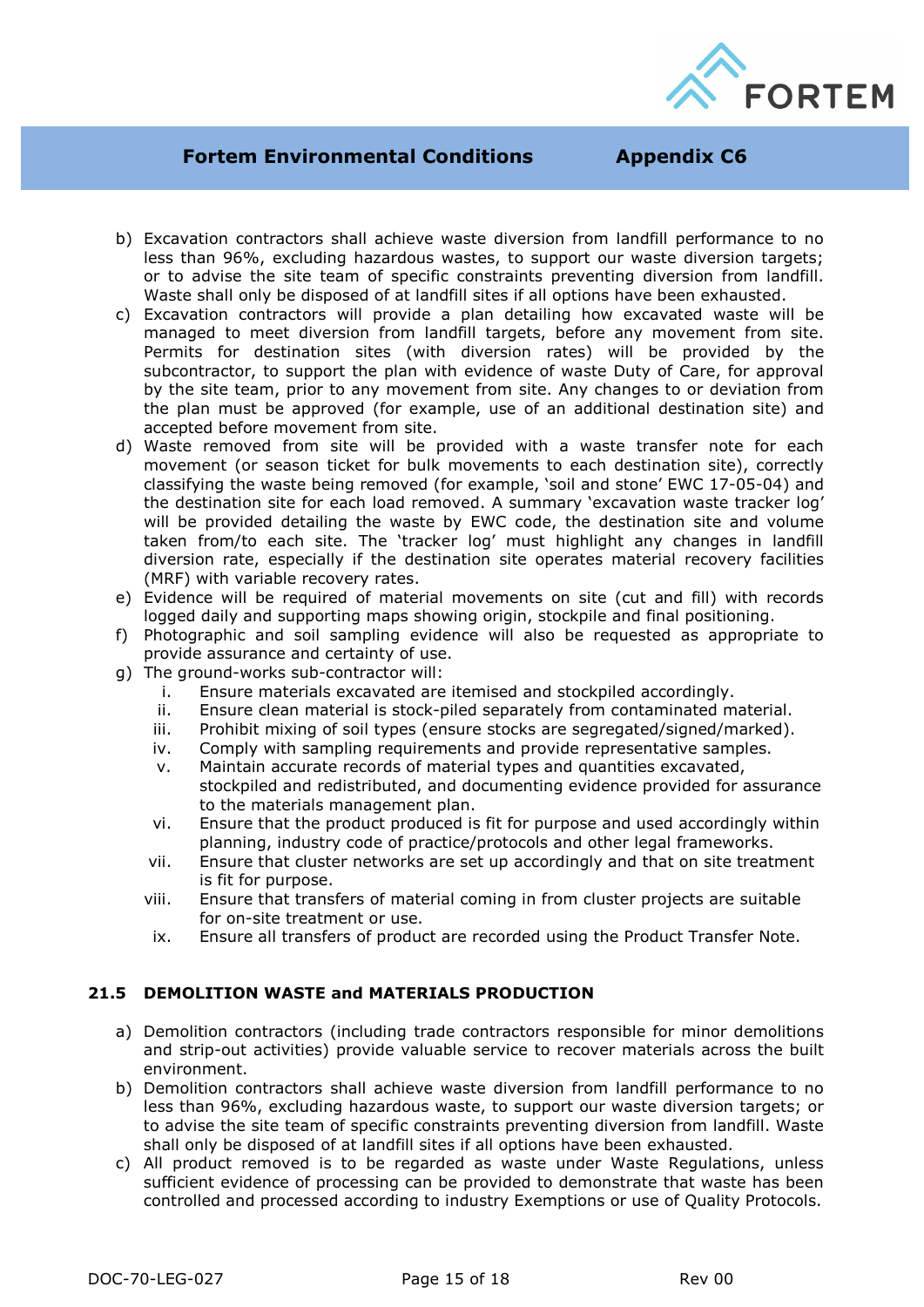

- d) Ensure that material produced is fit for purpose and used accordingly within planning, industry code of practice/protocols and other legal frameworks.
- e) Recovery of potential products and materials will be assessed using the ICE Demolition Audit Protocol or similar standard of audit, or use our Pre-demolition audit process.
- f) If demolition materials are to be crushed (screened) on site for reuse, the Aggregates Quality Protocol (QP) must be followed, with plan for onsite factory area (dedicated zones for raw stock, crusher feed stock and crushed product) and a copy of the process quality documentation provided to the Company, with supporting evidence of waste segregated at Stage I and Stage II of the Aggregates QP. Where necessary, in the absence of a subcontractor procedure, we can provide a documented process to be used on site.
- g) The demolition Sub-Contractor's site supervisor (SSS) will be responsible for overseeing all demolition and/or aggregates production works on site, ensuring Duty of Care requirements are met and that suitable evidence (records/photos) is provided.
- h) Undertake demolition audit and identify outlets for arisings other than disposal. Provide destination sites and waste diversion rates for each waste stream in plan.
- i) Undertake joint inspections of the crusher throughput with the project's site team.
- j) Maintain accurate and up-to-date records of product / non-conforming product, detailing rejected material by waste stream and volume.
- k) Comply with our Materials Management Plan requirements.
- l) Comply with sampling requirements as representative for the duration of processing. Representative samples and analysis will be provided with one sample per 1000m3 of processed material and (if less than 1000m3), with minimum of at least three samples taken evenly over the operating period, to provide assurance to material certification.
- m) Ensure all product transfers are recorded correctly using our Product Transfer Note.
- n) Take all possible measures to prevent contamination of product at each process stage.
- o) Comply with CE Marking requirements when selling / giving product to another entity.

## **21.6 CONSTRUCTION and COMMISSIONING WASTE**

- a) Trade contractors in building construction, fit-out and refurbishment shall achieve a waste diversion from landfill target not less than 96%. We will work with companies who can demonstrate a minimum diversion from landfill of 96% for mixed construction waste, unless agreed with the Group Environment Manager.
- b) We will expect Sub-Contractors to use and pay proportional share of the waste skip costs for waste produced.
- c) All Sub-Contractors will deposit and segregate wastes as directed by the Site Management team.
- d) All significant waste streams, such as inert wastes, timber, metal, packaging, plasterboard, paper and cardboard and hazardous wastes will be segregated on site where space allows. Where segregated waste skips and bins are provided on site, wastes must be segregated and placed into the correct skip/bin.
- e) If Sub-Contractor elects to manage own waste directly (and space available on site to do so), we will need your Waste Duty of Care (DoC) assurance and waste diversion performance evidence from the waste service companies used by trade contractors before they are used, or alternative companies should be identified.
- f) Packaging wastes should be minimised on site where possible by use of returnable packaging, storing materials so that they will not be damaged, avoiding unnecessary wastage and by reusing materials where possible.
- g) Where practicable, all stillage and pallets are to be returnable, and packaging returnable or packaging materials kept to a minimum.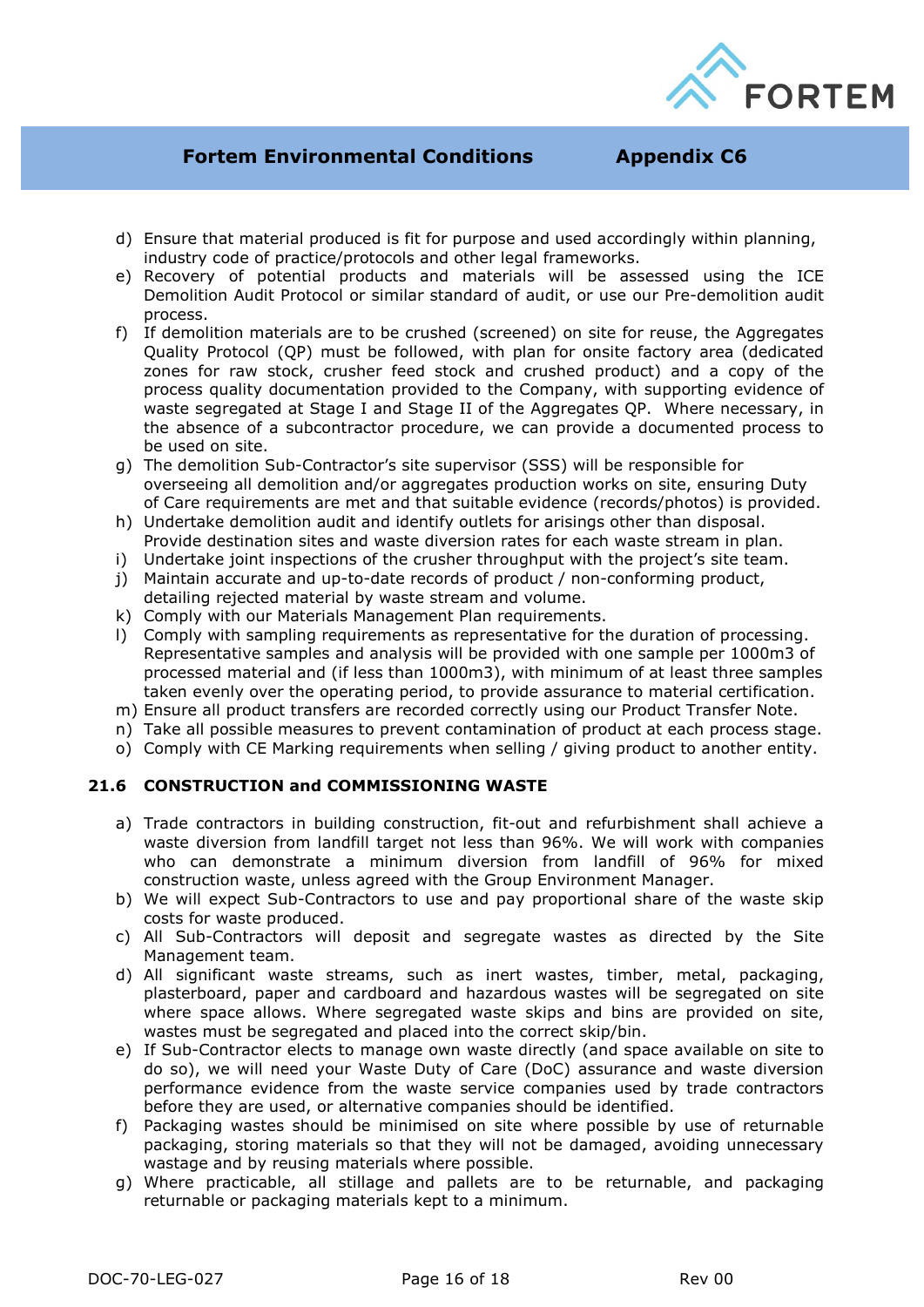

## **22. SITE ENVIRONMENTAL DATA REPORTING**

- a) On the first working day of each month, the Sub-Contractor shall report the quantities of the following to our project's site management team;
	- diesel used on site in litres,
	- water used on site in  $m^3$ , with individual volumes if the Sub-Contractor has separate metered supplies (if using standpipes they shall be metered),
	- attenuated water used on site in  $m<sup>3</sup>$ , whether harvested or abstracted under exemption for temporary use prior to discharge
	- LPG use on site in kg,
	- electricity used on site, if separately metered, reading in kWh directly from the meter
- b) Provide noise, dust or vibration records, if they have been collected for plant or site activities. Weather station records will be provided where used, in particular during land remediation, groundworks and demolition phases.
- e) Provide copies of all WTN's and HWCN's, (no later than the end of the day on which wastes were removed) providing a copy of the SWMP Waste Record Form, for each container of waste leaving the site. Summary of bulk excavated soil/stone movements will be required weekly (for large bulk movements to destination site(s)) or monthly.
- f) Provide copies of all Carriers Registrations and Permits/Exemptions for all waste destination sites, before the Carrier is sent to site to remove waste.

#### **23. SUSTAINABLE TRAVEL, LOGISTICS & VULNERABLE ROAD USERS**

- a) Sub-Contractors will support the site's sustainable travel planning commitments, use public transport and share travel to our projects wherever practicable, in order to minimise nuisance to community, reduce carbon footprint for the project and
- b) Suppliers will optimise delivery to site and adhere to delivery periods to avoid nuisance to community, in particular avoiding peak times for schools and hospitals.
- c) We expect the minimum requirements of FORS (Silver) as its standard for safer construction site logistics and material deliveries across the UK, in order to meet CLOCS Champion compliance. Further requirements will be specified in Appendix C2 Health and Safety Sub Contractor Conditions.
- d) In addition, all deliveries within the M25 will be made in compliance with TfL's Safer Lorry Scheme, which is designed to improve cyclist and pedestrian safety and applied to all vehicles over 3.5 tonnes to be fitted with side-guards to protect cyclists in the event of a collision, along with Class V and Class VI mirrors, giving the driver a better view of cyclists and pedestrians around their vehicle.
- e) Adherence with the site specific requirements addressing each site's local challenges, as set out in the Logistics section of the Construction Phase SHE Plan, will be expected for safe deliveries and protection of vulnerable roads users on the approach to and offload/pick-up movements at our sites; this is mandatory and support in its continued improvement from Partners is expected.
- f) Preference will be given to suppliers and subcontractors operating to FORS or CLOCS making deliveries to our project sites nationally, outside the London M25 circular.

#### **24. PROJECT SPECIFIC REQUIREMENTS**